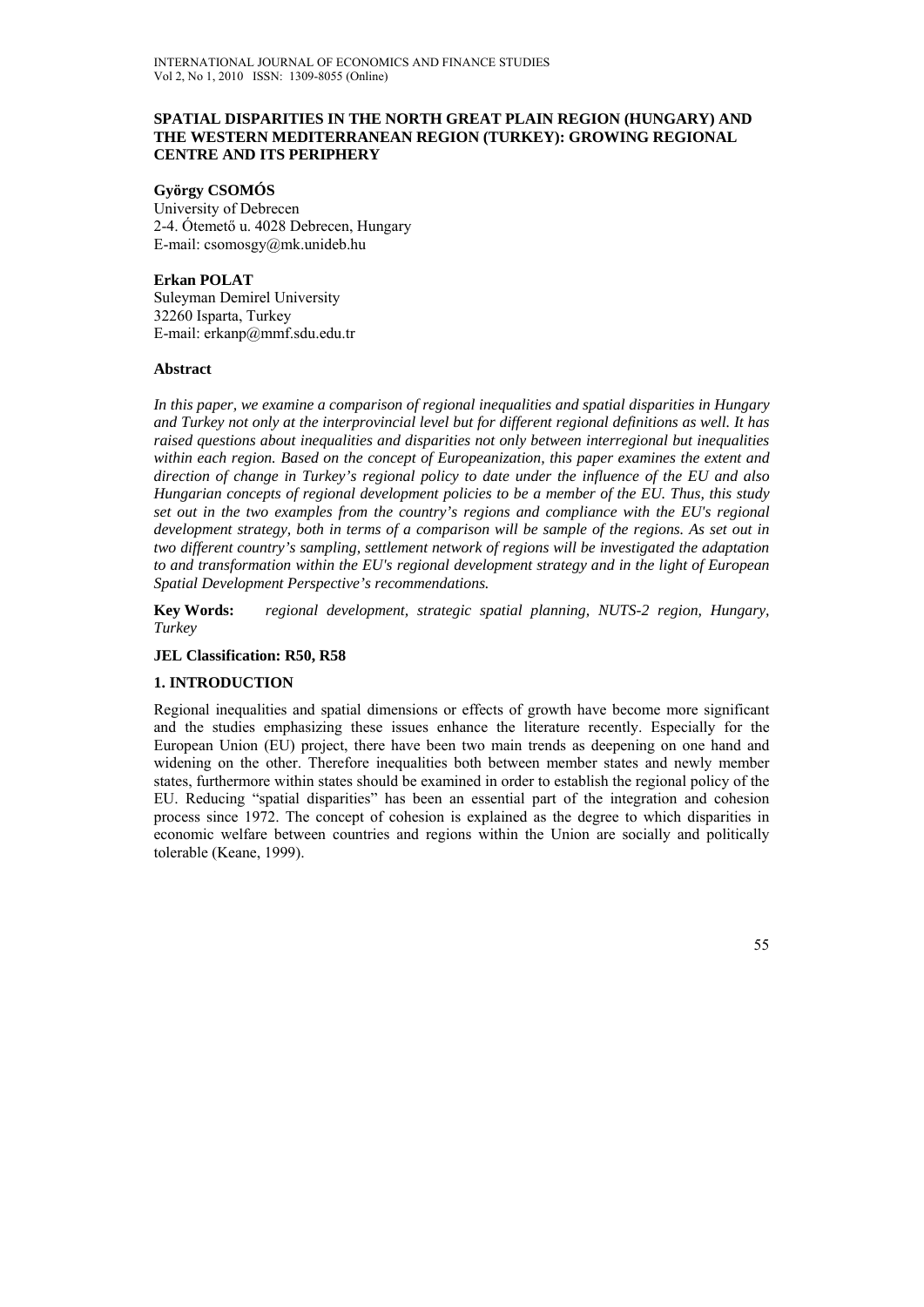For practical reasons which have to do with the data availability and the implementation of regional policies, the EU has established the nomenclature of territorial units for statistics (NUTS). This geographical classification system provides a single uniform breakdown of territorial units for the production of EU regional statistics. According to European Regional Statistics Reference Guide (EC, 2004), definition of a region depends on two main aspects such as delimitation of space on the basis of one or more criteria and use for administrative purpose at a level below that of the nation state. The system is also helpful for the identification of disadvantaged or less developed regions in order to direct development objectives and funds of the EU.

From the economic point of view, Europe seems to be still divided between the western and more affluent part and the eastern part that is still faced with a lower development level (Petrakos, Maier & Gorzelak, 2000). On the other hand, there would be opportunity for relatively peripheral regions. The expansion of EU would shift the economic centre of gravity in Europe eastwards. Economic gains would be least to southern and western peripheral regions (McQuaid, 2000). It seems that the approach to Eastern Europe will change with reorientation of the European Project as a whole away from a single Europe to a patchwork Europe by accepting and valuing local and regional differences (Agnew, 2001).

The shift of regional policies in European states in the 1980s was towards an "endogenous development approach," which sees regional development as a product of increased endogenous potential achieved by building institutional capacity (Sabel, 1989; Rhodes, 1995; Bull & Baudner, 2004). In this approach, the region is viewed as an economic entity full of underused or unused resources. Regional policy seeks the development of these resources rather than importing them from outside, while still keeping many of the policy tools to achieve "exogenous growth" through attracting firm relocations by incentives and infrastructural development.

The new approach focuses on upgrading the local supply-base, favouring bottom-up, regionspecific, longer-term policy actions. Growth and development factors such as human capital, local business culture, knowledge-transfer networks, quality of production factors and systems, and learning from the regional experience are emphasized for regional development (Moulaert & Sekia, 2003). Moreover, the implication of the new approach is decentralization of decisionmaking to lower territorial levels.

The first major reform of regional policy in the EU in 1988 similarly amounted to a shift to an "endogenous development" approach. Through the package of regulations adopted in 1988 the Commission established four basic principles in the operation of the Structural Funds, which is the main mechanism for regional development: partnership (between the EU, the national and regional levels, and with social and economic partners), programming (linking all projects to a coherent developmental strategy), concentration (of resources to the most needy regions) and additionality (Structural Funds supplementing, not replacing, national structural expenditure).

The principle of partnership has led many scholars to depict the EU governance as "multi- level" (Marks, Hooghe & Blank, 1996; Risse-Kappen, 1996) in which not only "authority and policymaking influence are shared across multiple levels of government – subnational, national, and supranational," (Hooghe & Marks, 2001) but also an increasing range of policy actors have opportunities for participation and influence (Gualini, 2003). As a result of the multi- level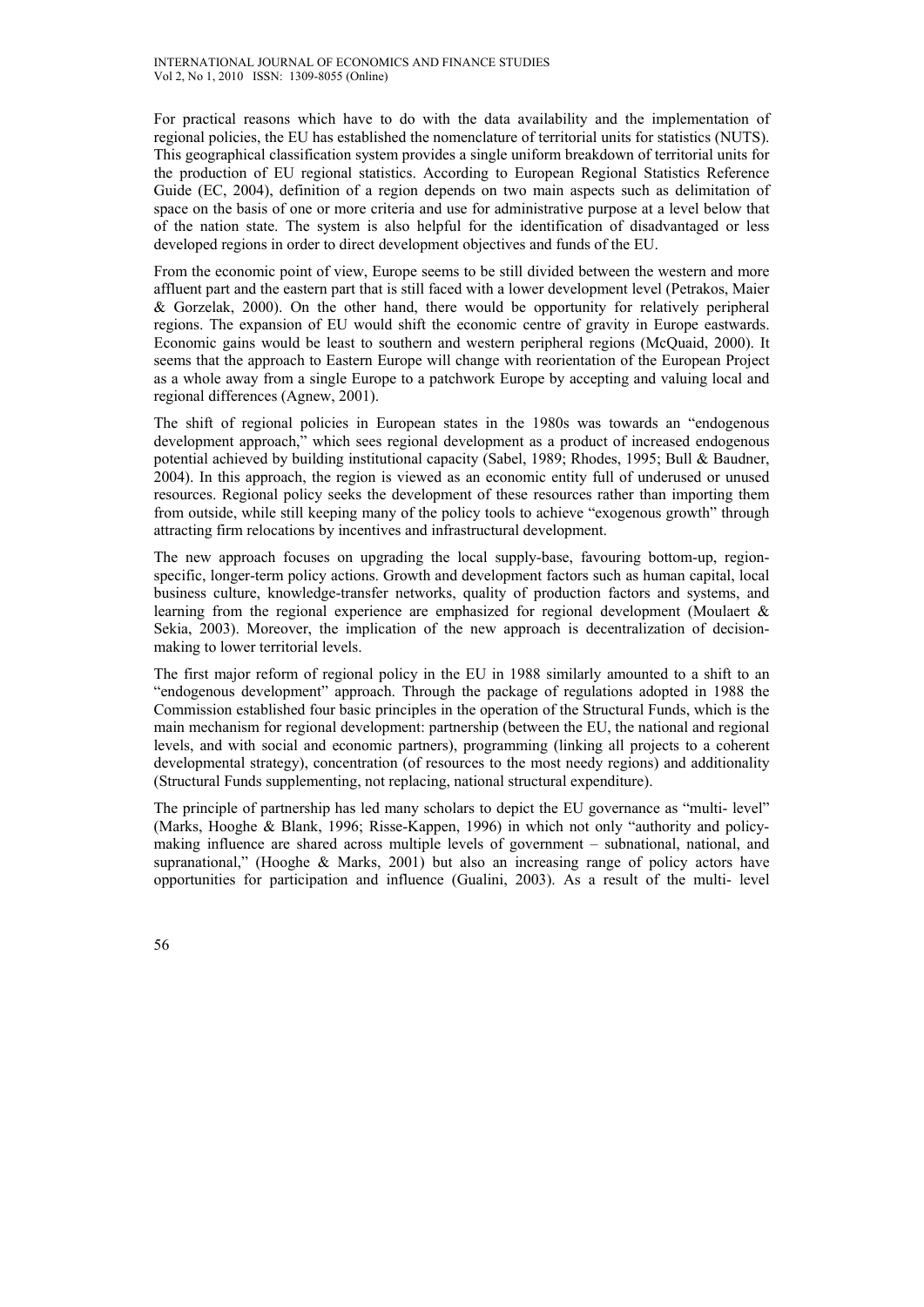governance framework, increasing attention has been devoted to the diverse and contradictory trajectories of institutional change and institutionalization related to building multi- level governance (Gualini, 2003). Due to different national institutional and cultural traditions, implementation of partnership among member states varies enormously. Despite a general trend of territorial decentralization and regionalization in Europe, there are great variations in the nature of regions where they emerge.

From this framework, this paper will give an opportunity to evaluate adjustment process related to regional issues such as definition of new regional statistical units in Hungary and Turkey by examining between and within regional inequalities considering space. Next section will make a summary of regional development issues and policies in countries' regions and, evaluate definition of regional statistical units (NUTS) as one of the significant instruments in/to the EU.

## **2. BACKGROUND OF REGIONAL DEVELOPMENT EFFORTS OF HUNGARY**

After the change of the political regime, Hungary faced a number of challenges to be tackled, such as the unavoidable structural reform of the network of towns. In the period of state socialism, territorial planning fundamentally served economic interests. Back from the 1950s to the end of the 1980s, a multitude of plans and concepts was drafted for regional development with the purpose of managing the spatial structure problems that Hungary had inherited, and at the same time complying with the expectations of the Socialist ideology. The strictly centralized development concepts were concentrated around two parallel theses: on the one hand, due to political reasons it was necessary to resolve the economic dominance of Budapest, while on the other hand – from a purely economic perspective –large towns playing central regional roles needed to be strengthened. The available development funds made it clear that the development of the settlement network was to be handled selectively, and the focus had to be laid on the larger members of the town network. It was the growth pole theory having already been applied efficiently in France that became the most important means of territorial planning.

Worked out by Perroux in relation to economic development, this theory could be adapted to the process of Hungarian territorial planning in its pure form, without changes (Perroux, 1955). Approved in 1971, National Settlement Network Development Concept (NSNDC) specified the desired directions of regional development for decades ahead, and the winners of this concept were obviously the large towns designated to have regional roles as counter-poles. NSNDC described 65% of the settlement network as elements whose long-term development was not prioritized on the long run. From the 1970s, the counter-pole towns became the key target areas of the decentralization of the economy, yet decision-making, management and innovative economic activities remained in the capital. From the middle of the 1980s, it was increasingly apparent that the extensive growth of the counter-poles should be stopped, and the focus of planning should fall on small and medium-sized towns. Then, NSNDC was modified along this line in 1985, but as a consequence of the political and administrative rearrangement this plan was never implemented in practice.

Concurrently with the change of the political regimes, Hungary's economic regime was drastically transformed, as well. One of the most spectacular elements of the change was our conversion to market economy, but serious problems were posed by the country's under-development in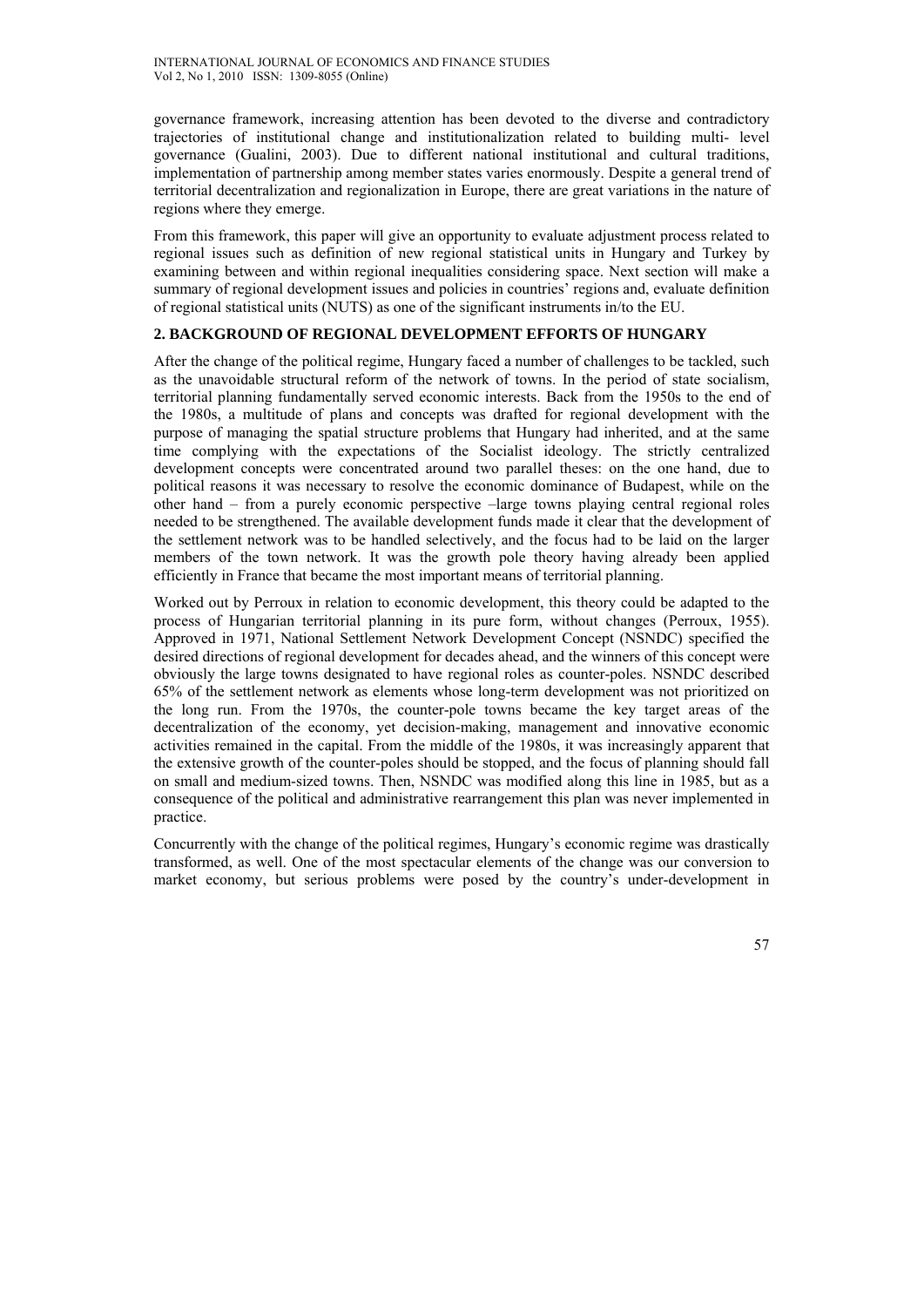economic structure and technology in comparison with the Western countries. The sole exception was Budapest, which was in possession of the large majority of innovative economic activities, and thus became the key target area of foreign investments. In spite of additional efforts made in the field of territorial planning, the economic dominance of Budapest further strengthened, while Hungary's monocentric spatial structure became increasingly apparent. By the middle of the 1990s, the large towns of Western Hungary had been able to become target areas of foreign working capital investments, which led to the intensification of the East vs. West dichotomy. By the beginning of the 21st century, the focus of economic development shifted towards the Eastern parts of the country, the economic potentials of the large towns of the East could approximate or reach those of the large towns of Western Hungarian. Nevertheless, the monocentric spatial structure did not change with the strengthening of large towns, and moreover on the regional level new territorial inequalities have emerged.

The role of networks is undoubted in connection with the development of towns. The most significant benefit of networks is that no innovation made in any of the cooperating towns can remain isolated, but the members of the network dynamize each other. In the period of state socialism, the formation of networks was less characteristic of Hungarian towns, because territorial planning focused solely on large towns. On the other hand, Western European examples have showed that network building means comparative advantages against large towns and for the benefit of small and medium-sized towns coping with structural problems. Following the change of the political regime, Hungary saw networks gaining larger significance, but due to the relative under-development of small and medium-sized towns it was primarily the large towns that were able to integrate themselves in networks.

The economic and social transformation in the transitional period from the change of the political regime to our accession to the European Union (EU) rather favoured large towns. The most important document of development policy of the age, National Spatial Development Concept (NSDC) approved in 1998 considered the establishment of NUTS 2 regions and the creation of the associated institutional framework to be priorities, while the polycentric network of towns lost grounds. Not too surprisingly, large towns could efficiently exploit the weakening of the network of towns, and shape their respective regions in line with their own economic-social dominance.

With respect to the tendencies of our times, differences among towns have become increasingly sharper: the town network consists of internationally competitive large towns, as well as small and medium-sized towns of varied functions. Obviously, in theory intervention is feasible, because the means of regional development policy should partly serve the ends of even regional development. European Spatial Development Perspective (ESDP) accepted in 1999 clearly sets as an objective for all the member states of the Community to strengthen the regional settlement network and formulate a polycentric network of towns. Since May 2004, Hungary has been a full member of the EU, and therefore the ESDP recommendations have been consistently integrated in the national concepts of development policy, such as the new NSDC approved in 2005. A key priority among the medium-term development objectives of NSDC is the strengthening of the development (growth) poles of the regions and the improvement of relationships within the town network.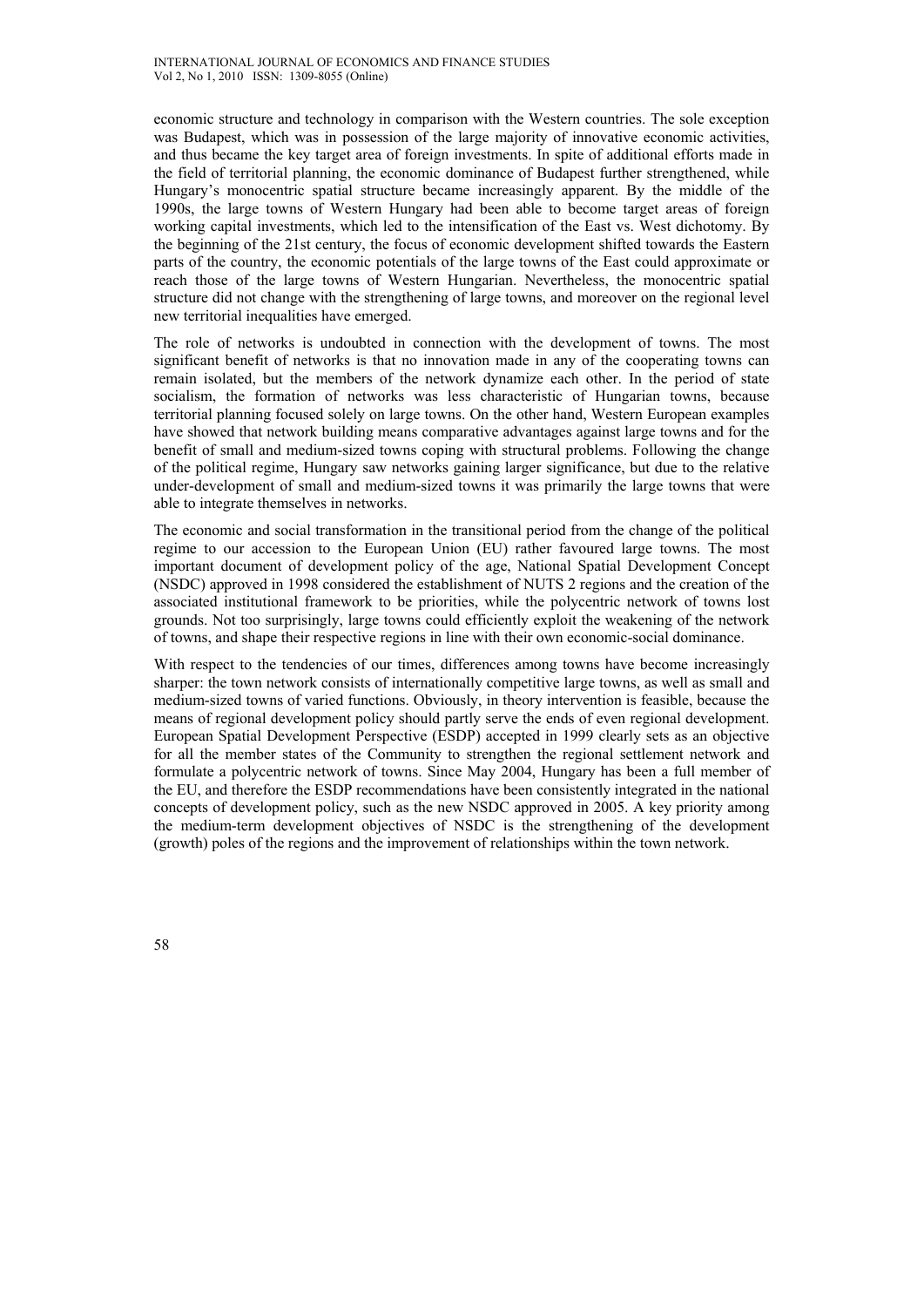### **3. BACKGROUND OF REGIONAL DEVELOPMENT EFFORTS OF TURKEY**

In contrast to the shift towards "endogenous development approach" in the EU in the 1980s, Turkey continued with the traditional "exogenous growth" approach in its regional policy. The two main components of this strategy have been public investments and incentives to the private sector to invest in lagging areas, decided and implemented by a centralized system. The main logic behind traditional regional policy instruments has been one of re-distribution. In Turkey's context the re-distribution logic did not achieve its aim of transferring resources to the neediest regions.

One reason for this policy failure has been the prevalent patronage politics, where policy instruments are used for delivering material benefits to "clients" or blocs of voters rather than for addressing regional disparities. Another reason is the centralized nature of policy-making and implementation, which does not leave any room for sub-central levels in the determination of policies. Given the geographical size of the country, the assumption that the center knows the needs of the regions and localities was flawed. A third reason for policy failure has been the priority given to 'national' development over 'regional' development.

The implication of traditional policy instruments for institutional structures has been that they did not require regional institutional structures. The policy instruments applied uniform remedies to every type of region or area. As such they were top-down and did not appreciate the contribution local and regional resources could make to regional development. Therefore, regional institutions to mobilize local and regional resources were not seen as necessary.

In terms of regional development in Turkey, firstly, regional planning works were started in 1950s for pilot areas and aimed to solve different regional problems. Nevertheless, after the establishment of SPO (State Planning Organization) in 1960, the perspective of development plans and works were changed with Five-Year Development Plans and institutionalization efforts were also accelerated in the following years, however, regional issues were usually penetrated in the Five-Year Development Plans.

Nowadays, the number of regional arrangements has reached more than ten projects since 1950s, and some of them completed projects but other projects are still under construction. Similarly, Five-Year Development Plans has been published eight times since 1963, which correspond to more than forty years. Currently, regional arrangements are directly related to local administration as a part of Turkey's obligations to access to the EU (European Union), in which necessary legal and administrative arrangements were firstly outlined in the Eighth Five-Year Development Plan unlike other plans.

These developments and changes during years, of course, affected the condition of regions and with the integration to the EU, Turkey has also entered into a new phase in terms of regional issues. Thus, in the past regional policies and implementations, Turkey tried to establish a balanced social and economic distribution among its developed and underdeveloped regions.

On the other hand, in recent years: Turkey as a candidate country has become a region within the EU. This situation has naturally brought additional obligations on the governments while balancing interregional inequalities, in which it has to be achieved at the international base as well.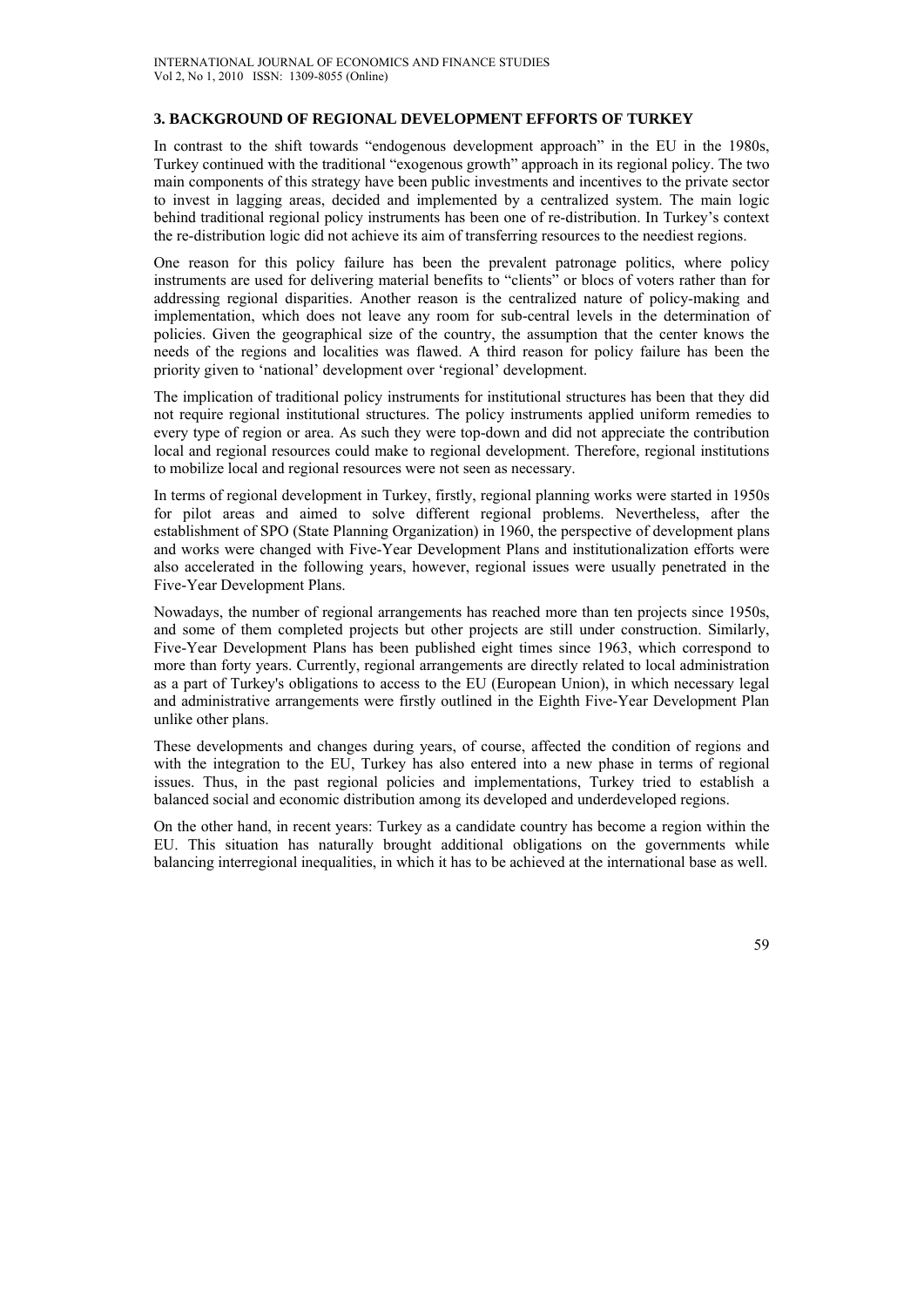Furthermore, Turkey has been divided 12 NUTS (Nomenclature of Territorial Units for Statistics) level-I regions, 26 NUTS level-2 regions and 81 NUTS level-3 regions in the base of adaptation with the EU in September 2002. NUTS level-3 is based on 81 provinces; NUTS level-2 was defined by grouping the neighbor provinces in the scope of level-3 and NUTS level-I, similarly, was constituted by grouping the NUTS level-2 regions. Preparation of the preliminary National Development Plan aimed to draw up the guidelines of economic and social cohesion policy for 2004-2006 (PNDP, 2003), and the adoption of the draft law establishing Regional Development Agencies (RDAs) for 26 new regions.

The draft law on RDAs was submitted to the Parliament in December 2004 and is set to be passed when the Parliament reconvenes in October 2005. The last of the examples of development agencies was established in the region in 2009 and Western Mediterranean Region Development Agency was named. In this study, in the Western Mediterranean Sub-Region TR-61-coded sampling will be done.

The Western Mediterranean Region is Turkey's second largest and second most populous region, which is at the same time developing area of the country. In spite of this fact, in terms of morphology the region can be regarded to be polycentric, while from a functional perspective the dominance of Antalya city is apparent. Territorial inequalities were induced by the differentiated development of settlements in the era of tourism. The region, in this situation, is in the foreground as the most important tourism and agricultural center of southern Turkey.

## **4. CONCLUSION**

The question is whether parallelity exists between countries with completely different geographical locations, area, population, culture, societal and economic environment? The answer is yes according to our opinion, and the point of connection is the cohesion politcy of the European Union. The NUTS regional system is a relatively homogenous system, in which differences observable at the level of nation states dominate to a less extent. Hungary is a member state of the Community with full membership since 2004, and Turkey is one of the three states which have officially submitted application to join the Community. As a fundamental expectation of the Community's cohesion policy, NUTS 2 regions has to be established to fit into the NUTS system in both countries, 26 of those in Turley and seven in Hungary. Financial means of regional development are different, while aims are similar: in the period between 2007 and 2013, Hungary can spend EUR 14.3 billion to achieve convergence aims through Structural Funds, while Turkey has a budget of EUR 2.3 billion for structural development of the regions throught IPA (Instrument for the Pre-Accession Assistance) support between 2007 and 2010.

There is definite similarity between conditions of introducing the NUTS system in the two cases. Areal planning preceded formation of NUTS with decades in both countries, which was achieved in 2002 in Turkey, while 1998 in Hungary. The new regional system obviously resulted in the formation of a sort of homogenous territorial structure, while, at the same time, it also brought attention to significant problems: as a result of dominant status of central cities of the NUTS 2 regions (like the city of Debrecen in the North Great Plain Region or the city of Antalya in the Western Mediterranean Region), dimensional structure of regions became monocentric. The establishment of regions with a relatively polycentric dimensional structure meant a great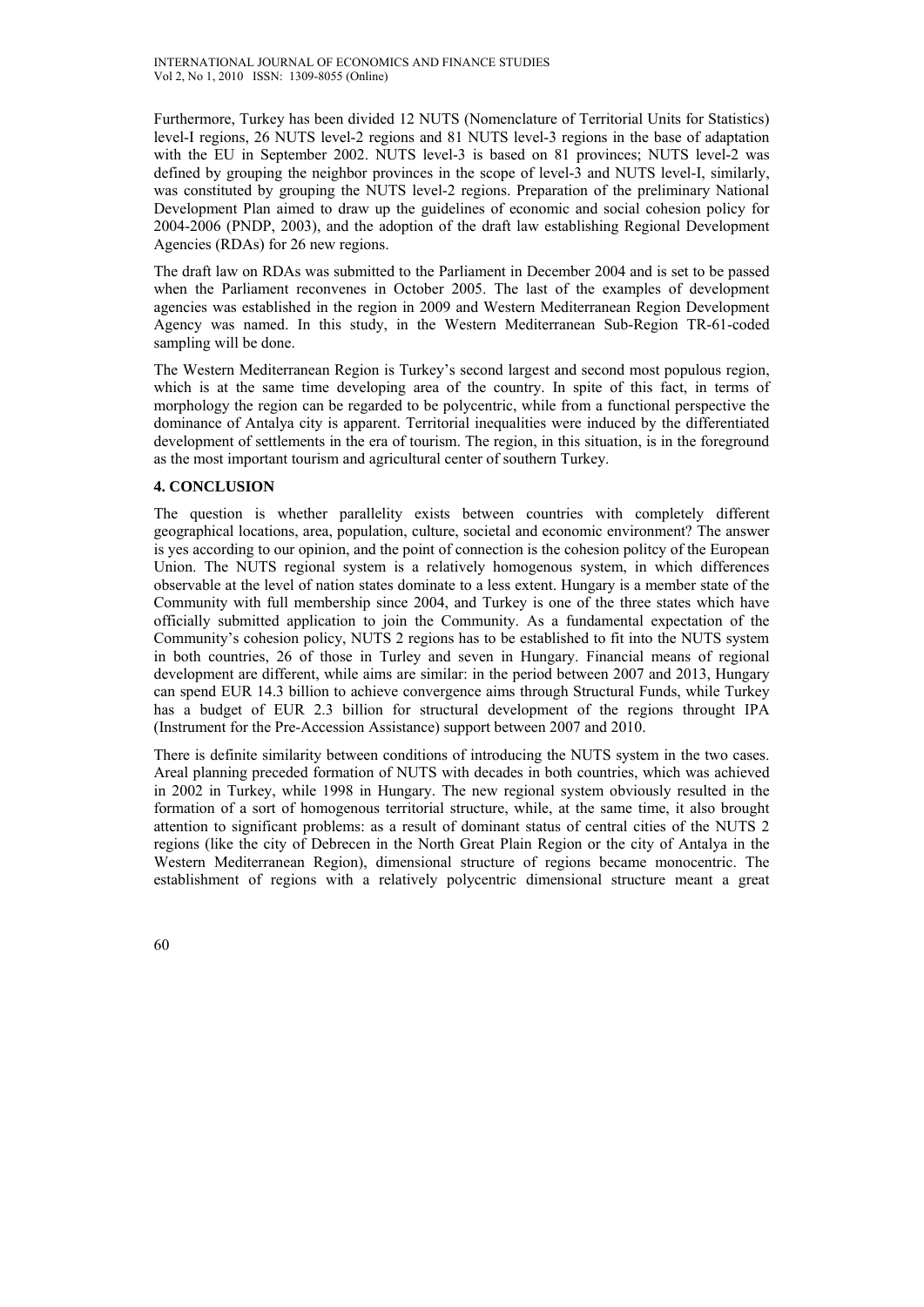challenge for the original member states of the European Community (it is also signalled by ESPD), and upon joining the community, Hungary had to face with the problem of how significantly its regional centres, which are small relative to European proportions, distort the dimensional structure of NUTS 2 regions.

The actual situation in Hungary can present examplary values for Turkey: financial support from Structural Funds predominantly targets regional centres, as a result of which the balance developed between townships within a region over the decades can easily be ruined.

### **BIBLIOGRAPHY**

Agnew, J. (2001), "How Many Europes? The European Union, Eastward Enlargement and Uneven Development", *European Urban and Regional Studies*, Vol. 8. No. 1, pp. 29-38.

Bull, M. and Baudner, J. (2004), "Europeanization and Italian Policy for the Mezzogiorno", *Journal of European Public Policy*, Vol. 11. No. 6, 1058-1076.

EC (European Communities) (2004) *European Regional Statistics Reference Guide*, http://epp.eurostat.ec.europa.eu/cache/ITY\_OFFPUB/KS-BD-04-001/EN/KS-BD-04-001-EN.PDF (Accessed: 04.02.2010)

Gualini, E. (2003), "Challenges to multi-level governance: contradictions and conflicts in the Europeanization of Italian regional policy", *Journal of European Public Policy*, Vol. 10. No. 4, pp. 616-636.

Hooghe, L. and Marks, G. (2001), Multi-Level Governance and European Integration, Rowman and Littlefield, New York and London

Keane, M. (1999), "European Regions: Performance and Measurement", (in: O'Shea, E. & Keane, M. eds., *Core Issues in European Economic Integration*), Oak Tree Press, Dublin, pp. 115-185.

Marks, G., Hooghe, L. and Blank, K. (1996), "European Integration from the 1980s: State-Centric v. Multi-level Governance", *Journal of Common Market Studies*, Vol. 34. No. 3, pp. 341-378.

McQuaid, R.W. (2000), "Implications of EU Expansion for Peripheral Regions, Regional Cohesion and Competition in the Age of Globalization", (in: Kohno, H., Nijkamp, P. and Poot, J. eds., *Regional Cohesion and Competition in the Age of Globalization*), Edward Elgar Publishing, pp. 286-339.

Moulaert, F. and Sekia, F. (2003), "Territorial Innovation Models: A Critical Survey", *Regional Studies*, Vol. 37. No. 3, pp. 289-302.

Perroux, F. (1955), "Note sur la nation de pole de croissance", *Économie Appliquée*, Vol. 8, No. 1- 2, pp. 307-320.

Petrakos, G., Maier, G. and Gorzelak, G. (2000), Integration and Transition in Europe, The Economic Geography of Interaction, Routledge Studies in the European Economy, Routledge.

Risse-Kappen, T. (1996), "Exploring the nature of the Beast: International Relations Theory and Comparative Policy Analysis Meet the European Union", *Journal of Common Market Studies*, Vol. 34. No. 1, pp. 53-80.